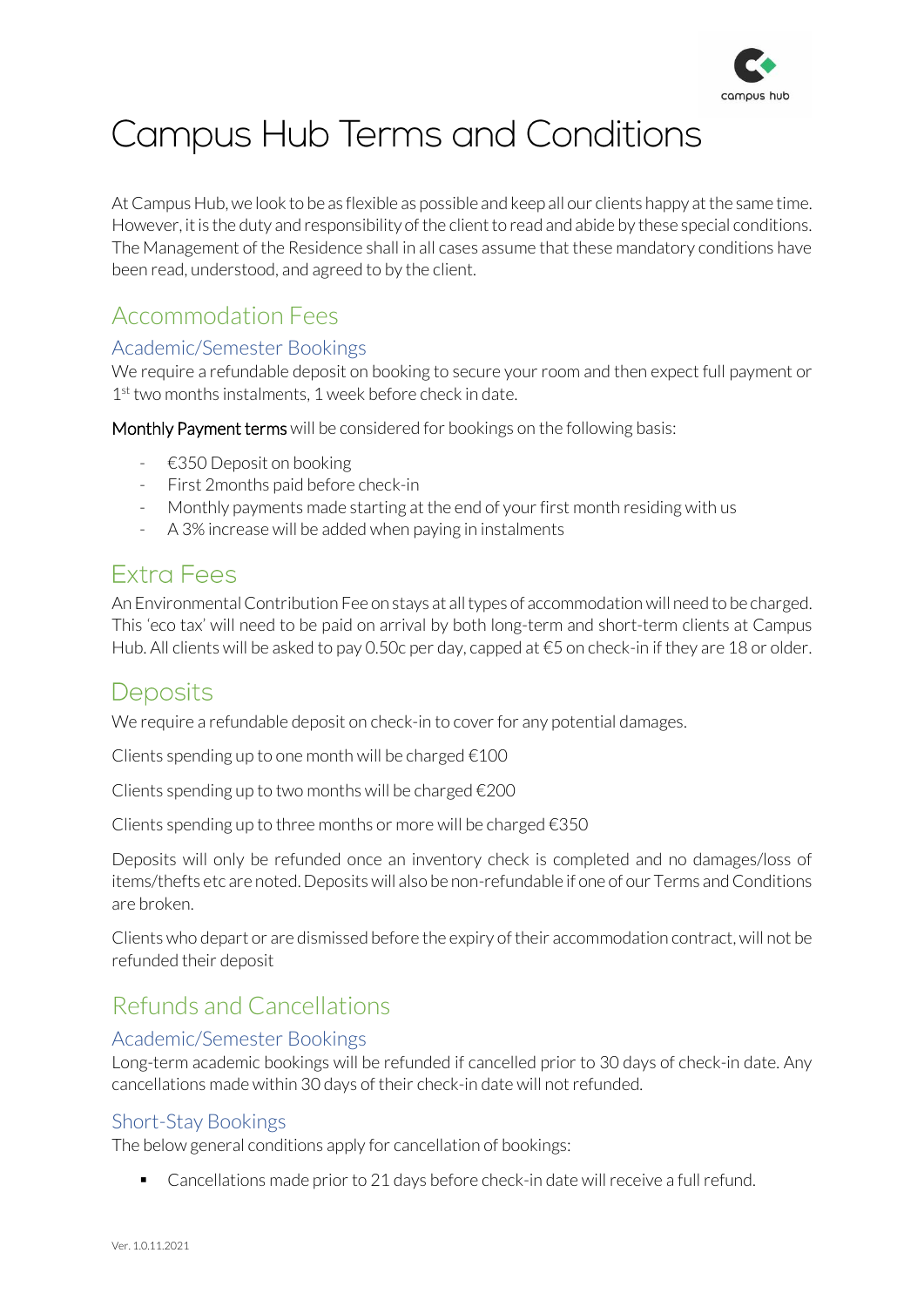

- Cancellations made within 14-20 days before check-in date will receive a 75% refund but will incur a €25.00 administration fee.
- Cancellations made within 8-13 days before check-in date will receive a 50% refund but will incur a €25.00 administration fee.
- Cancellations made within 7 days of check-in date will not receive any refund.

#### Special Circumstances

Special consideration will be given for cancellation of a booking under the below circumstances:

- Rejection of Visa application.
- Failure to obtain the required qualifications to get into your University/Course of choice.
- Serious illness.
- Death of a family member.

Where proof is provided in accordance with these terms and conditions and to our reasonable satisfaction, you will be entitled to cancel the booking and you will not be liable for the contractual obligations within these Terms & Conditions from the date of cancellation. Any decision made is at sole discretion of the Campus Hub Team, on an individual case by case basis.

#### Covid-19

We understand that these are extraordinary times and aim to be flexible as possible to support our clients.

We will refund all monies paid to us for your accommodation if Government imposes travel restrictions that prevent you from travelling to Malta to take up your place at university. Official written evidence from the university confirming that face to face lectures for your course will not be taking place must be sent to the Campus Hub team before the move-in date.

Alternatively, you may request that the start of your tenancy be put back to the first day of the month in which the restrictions are lifted and you are able to travel to Malta. Please submit your request before the start date.

### Health

It is highly recommended that clients choose to disclose any mental or physical illness, allergy, disability, or condition that may impact the wellbeing of any other client or staff member, and that may require monitoring, treatment, or emergency intervention during the client's stay at Campus Hub.

Campus Hub will be as supportive and inclusive with regards any of the above-mentioned conditions and will provide reasonable accommodation to meet all clients' needs. Nevertheless, Campus Hub reserves the right to terminate a client's enrolment if the client's health is questionable and their stay presents a risk to their own, other clients' or staff members' health and safety. Refunds will be provided based on refund schedules as per terms and conditions.

Without prejudice to the generality of this clause, if the College believes that you have contracted an infectious disease, which it believes poses a health risk to other clients, the College may require you to move to alternative accommodation until it is satisfied that the risk has subsided, and all costs must be borne by the client.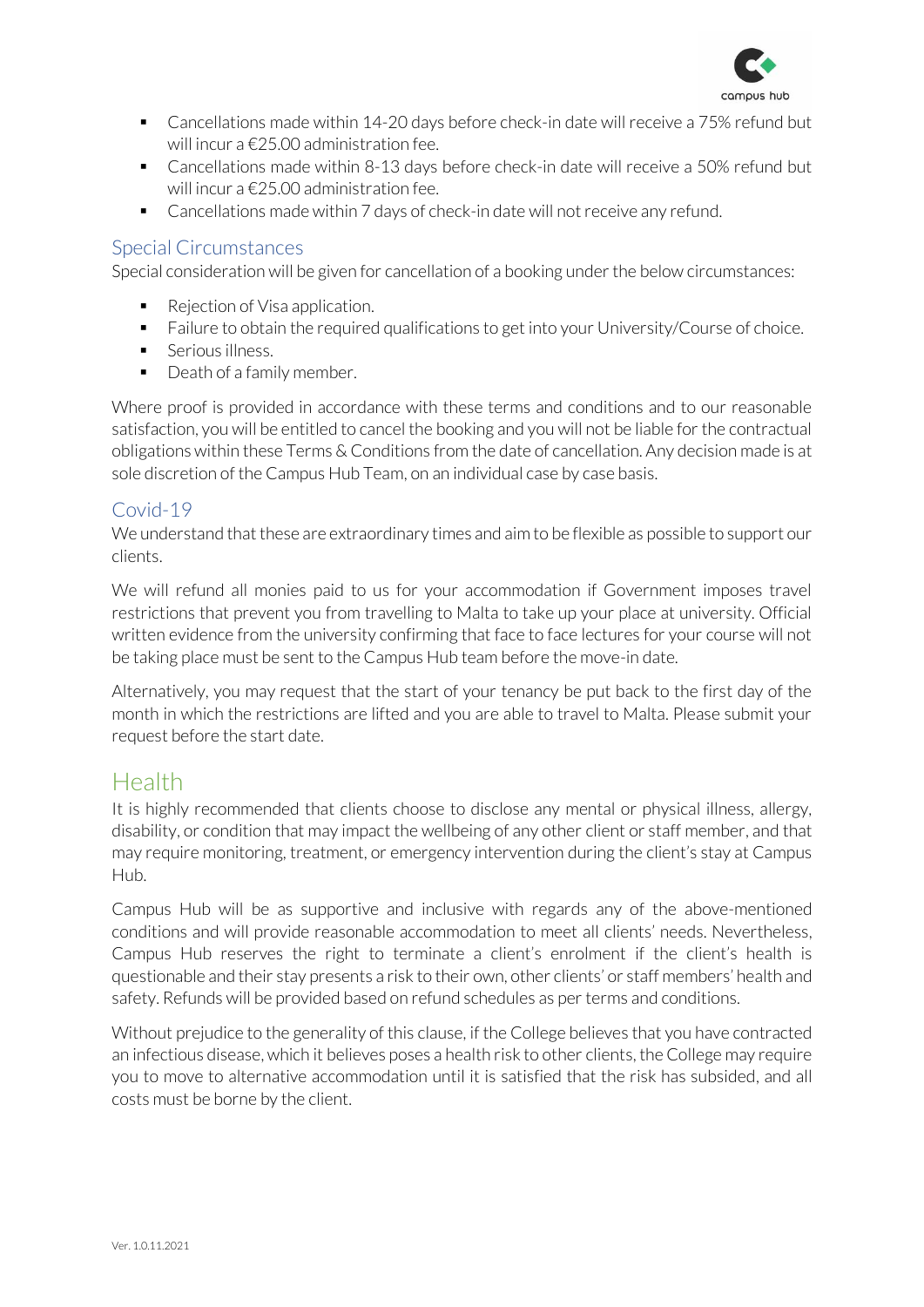

# Damages and Alterations to the Property

Damages in or defects to your room, shared common spaces and the residence (whether caused by you and whether in your accommodation or not), must be reported immediately to the Customer Experience team at Reception Block D.

You accept full financial liability for any loss or damage you or your guests may cause to property within your room, common spaces or to the Campus Hub residence including any cleaning costs. This includes but is not limited to any damages to the residence or to the residence fixtures, fittings, and furnishings or to the common parts caused by the client or any clients to the premises, fair wear and tear excepted.

Only Campus Hub employees and contractors are authorized to carry out repairs, maintenance or alterations to the premises or the residence fixtures, fittings & furnishings.

Clients agree and understand not to remove or make any alterations to their room, common shared spaces or the residence and are any fixtures, fittings, or furniture provided by Campus Hub. Additionally, they are not permitted to stick posters/signs or any such items on furniture or on walls. You will be charged for any cost incurred in remedying any damage caused to the painted walls in your room.

Clients are prohibited from bringing large items of personal furniture onto the Residence.

# Use of Accommodation

The maximum occupancy of your accommodation is determined at the time of booking, and you shall not exceed this number. The accommodation may only be used for your personal living accommodation and not for business or any other use.

- No pets or other animals may be kept in or around the accommodation.
- You agree not to use the accommodation provided for any immoral or illegal purpose. If you are found, to be acting in such a manner, your actions will be seen as a serious disciplinary offence.
- You agree not to sublicense (without our agreement) or share the accommodation, or to allow any clients to stay in the room in your absence under any circumstances (this does not prevent you sharing couple/family/shared accommodation with an individual approved by the Campus Hub Team).

Please note that any breach of the requirements set out in this clause will be treated as a serious disciplinary offence, which may result in the termination of this Licence.

# Campus Hub Rules

Enforcing discipline within the Campus Hub grounds is primarily the responsibility of the Campus Hub Team. This will include enforcing these conditions in addition to other rules which may apply to your own room/apartment/studio, and which will be provided to you when you have been allocated to a hall/residence or notified to you from time to time.

The following rules are applicable when agreeing to the Campus Hub Terms and Conditions:

- You must observe all fire safety and evacuation procedures in operation within your hall/residence.
- Do not compromise the safety of yourself or others. This includes but is not limited to the following: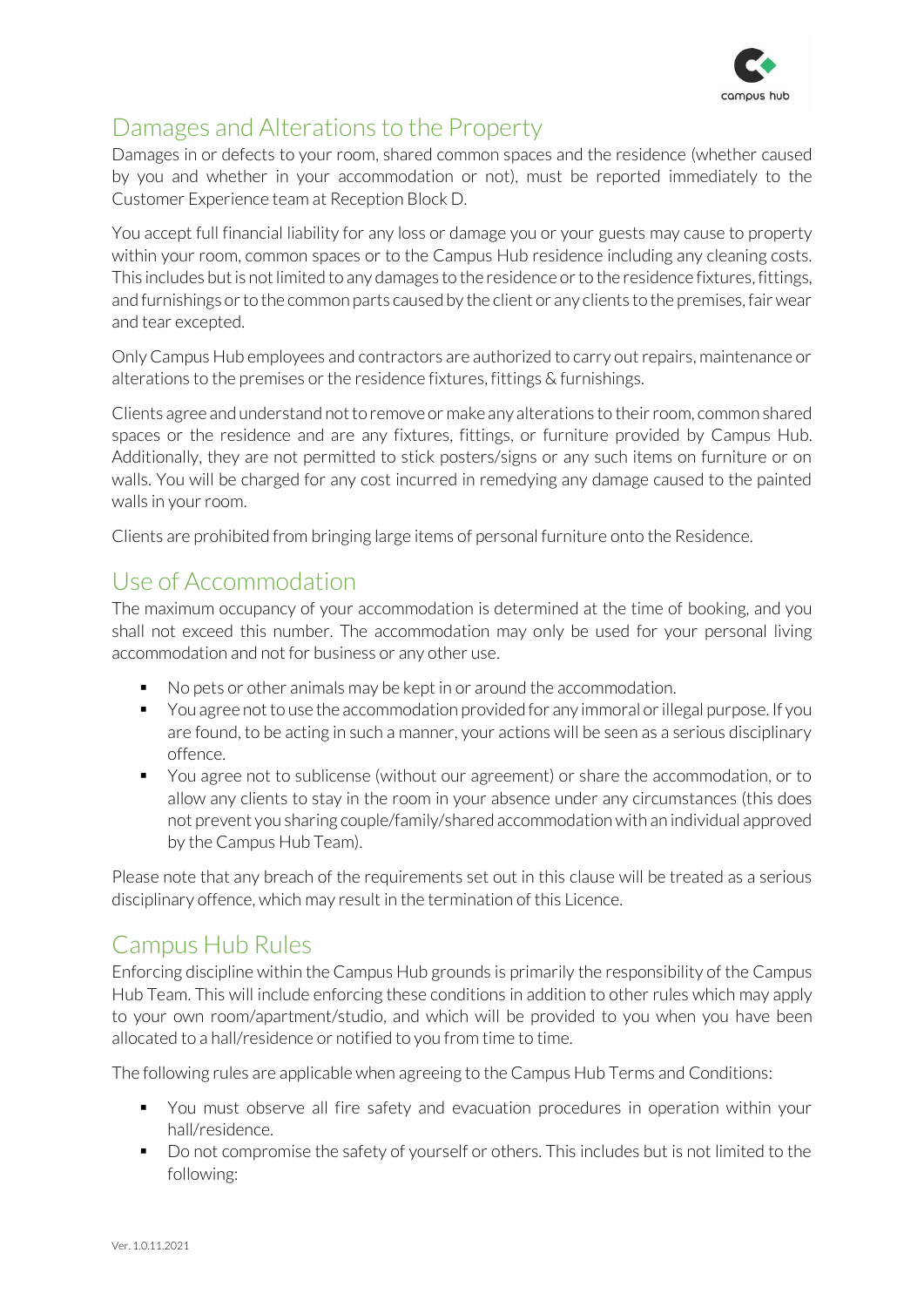

- o never prop open fire doors, especially kitchen doors.
- o never tamper with fire safety equipment (which is a criminal offence);
- o never throw or let objects fall from the building or enter prohibited areas of the building.
- o always ensure that the floor in your accommodation is kept free from any obstruction, clutter, or hazard: this is for the benefit of you, your clients and others who may enter your accommodation from time to time; and
- o if you identify any item within your hall/residence which you think is unsafe or may be a hazard, you must contact the hall/residence staff immediately (communal areas are the responsibility of all clients).
- Do not make excessive noise (e.g. playing musical instruments, music systems or amplified instruments loudly, shouting etc.) at any time. Between 23.00 and 07.00 hours, no noise whatsoever should be audible outside your room. Such noise is very disruptive for neighbours both within and outside halls/residences and is regarded as a serious disciplinary matter and as a material breach of this Licence. Maltese law does not permit loud music in a residential area after 23:00.
- Respect the rights and needs of fellow clients and the neighbours.
- Do not leave any external doors open.
- **•** All Campus Hub accommodation is designated as no smoking. Smoking is only permitted in designated external areas.
- Storing or use of petrol, paraffin or any other inflammable liquids or material on the Campus Hub premises can cause major health and safety issue and are strictly forbidden.
- **•** Firearms and weapons (including swords, air guns and air pistols) are strictly forbidden in the halls.
- Bicycles and motorcycles may not be stored anywhere within your accommodation or anywhere within the hall/residence, other than in designated bicycle storage areas. If you do bring a bicycle, we suggest that you lock it with an appropriate D-lock to reduce the risk of theft.
- Cycling, rollerblading and ball games are not permitted in halls/residences or on any Campus Hub footpaths, Piazza or gardens.
- To comply with the house rules as listed in these terms and conditions as well as other rules that could be introduced from time to time.

# Expulsion and Early Departures

Clients who depart or are dismissed before the expiry of their accommodation contract, will not be refunded their deposit. The client will also remain liable for their full stay.

Any clients who leave the Residence prior to their original departure date, will only be allowed limited access into the Residence except in the case of dismissal where access will be forfeited. Clients would be required to find alternative accommodation at their own expense.

Campus hub reserves the right to end a client's accommodation contract due to their own (and their clients) unacceptable or unlawful behaviour. No refund will be given, and we reserve the right to retain the deposit to be used for any potential damages or claims by others.

Campus Hub has a zero-tolerance policy towards discrimination, bullying and harassment. Discrimination, bullying and harassment of any kind is unacceptable, against the law, and is unacceptable. We expect clients and their guests to behave in a manner that respects all the other clients living with them.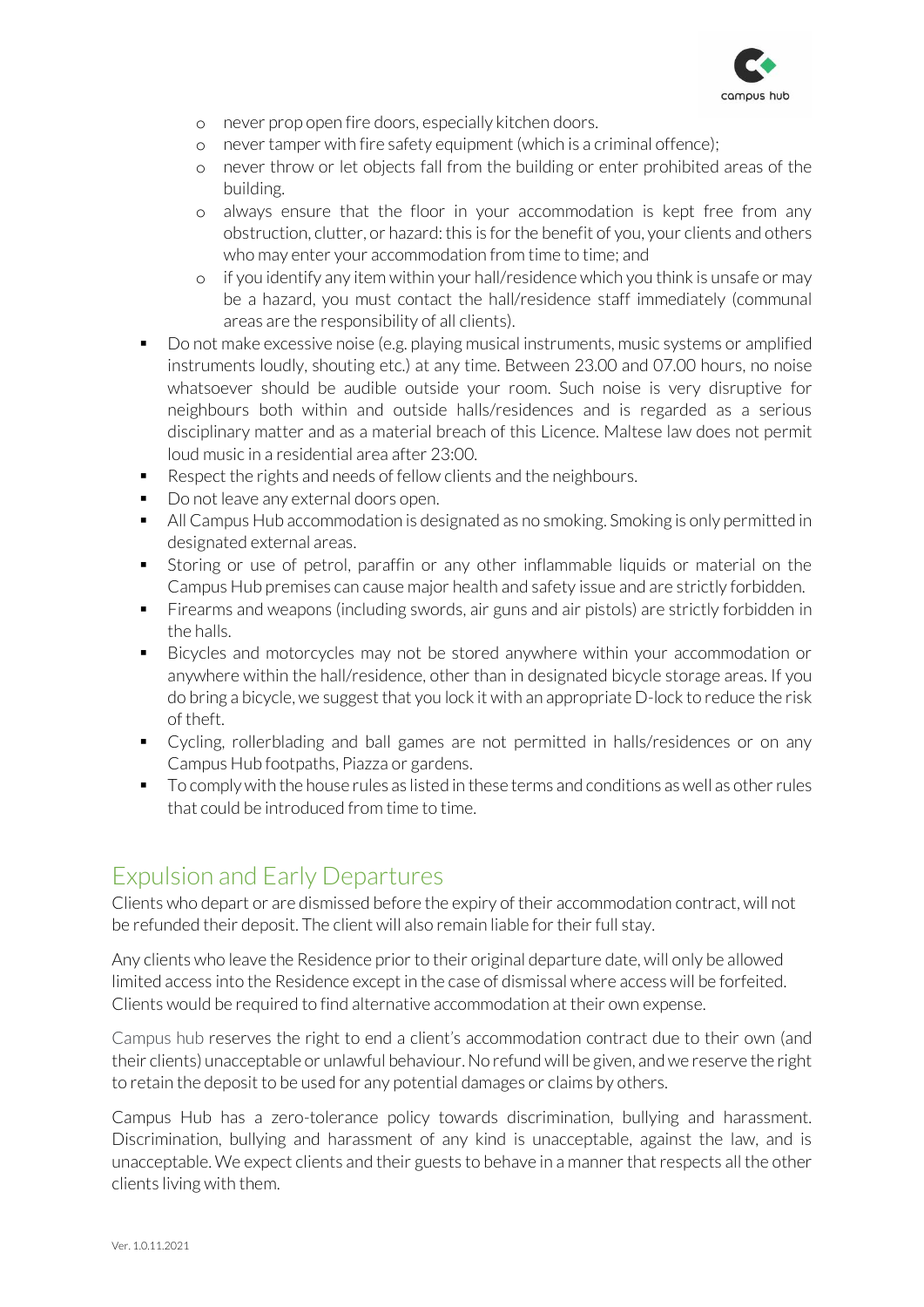

Inappropriate conduct includes (but is not limited to):

- purposely disrupting other clients and their right to a safe and quiet environment.
- deliberate destruction, misuse, or theft of property of both Campus Hub or other clients;
- violence or threats of violence towards persons or property of clients or staff
- consumption or possession of illegal drugs or substances
- continued ignoring of warnings given by the on-site team.

# **Electricity**

Any electrical appliances brought into a client's room or shared common space, must be vetted by Front Desk, and may only be used once they have received specific approval. Campus Hub reserves the right to refuse permission for you to use electrical items. This includes e-cigarettes and the use of Schuko plugs which are strictly prohibited. A list of some prohibited items can be found in our FAQ's page.

Campus Hub routinely tests all its own portable equipment. Clients' personal equipment is NOT routinely tested. You might be required to provide the hall/residences staff with full details of any equipment including manufacturer, type of equipment, loading and whether it complies with relevant standards.

It is the responsibility of the client to ensure that appliances are not being used by any other clients not part of their apartment.

Electric fires and heaters must not be used in the accommodation unless provided by the Campus Hub for such use.

Refrigerators are only allowed in kitchens and when permission is given or when provided by the Campus Hub in other designated areas for such use.

You agree:

- Not to plug more than one appliance into one electrical plug.
- Not to plug electrical appliances into light fittings.
- Not to use multiple adaptors in a single socket (as there is a danger of overloading the circuit.)
- Only to use purpose made leads with electric kettles were used in kitchens (which are short and designed to prevent scalding).
- Not to use electrical extension leads.
- Not to interfere with the electrical distribution boards in the hall/residence or attempt to replace blown fuses.
- Never to remove light bulbs from their fittings (report any faults to the hall/residence staff).

The Campus Hub reserves the right to remove, destroy or disable any equipment which it deems unsafe. Where practicable this will be discussed with you before any action is taken.

# Overnight Clients

Overnight clients are allowed with prior consent from the Campus Hub team situated at Block D reception. A guest is only allowed to stay for 1 night before payment is then requested. Written permission from a sharing roommate will also need to be granted when a clientis in a sharing room or sharing a bathroom with multiple people. Please fill in the Client Permission form here.

If at any point the client's guestis disrupting other clients,they may be asked to leave the residence.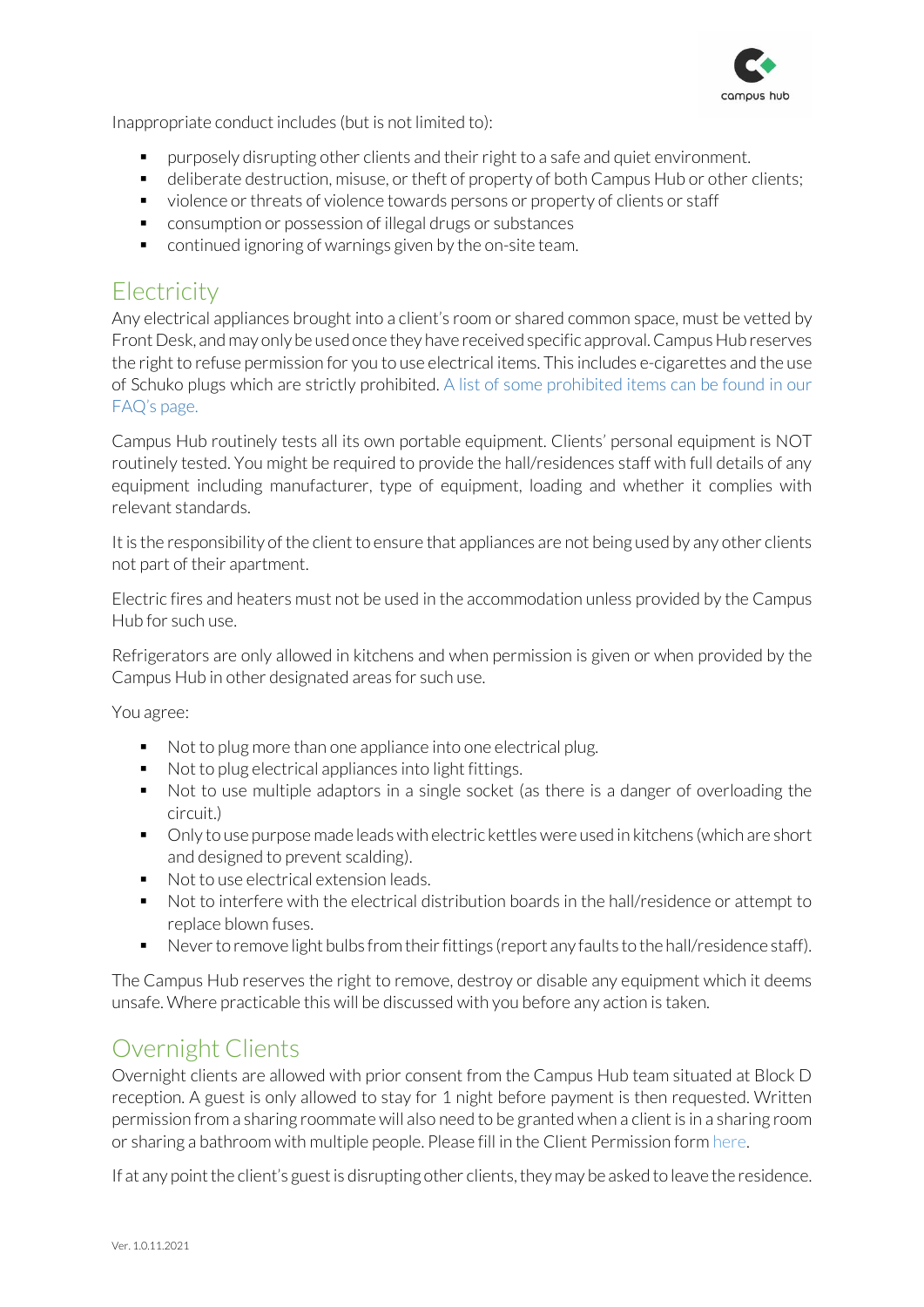

If you have friends and family who are coming to visit then please let us know, and we can assist you with arranging accommodation for them.

Please note that you would be held liable for any damages or actions of your clients.

Due to COVID-19, we may need to make changes to our client policy in accordance with Government guidance.

### Room Changes

Whilst we will make every effort to accommodate any change requests this cannot be guaranteed and is not always possible.

When this is possible, there will be a charge of  $\epsilon$ 50 unless the change request is to an upgraded product were a new invoice will be issued for the change of price.

No refunds will be issued if you decided to downgrade your room to a cheaper option.

### **Cleaning**

Housekeeping will be scheduled weekly and will only include surface cleaning of all common area spaces and bathrooms on the condition that these are found to be in a tidy state.

Bed linen and towels are the responsibility of the clients to wash and change.

Short term clients will have a weekly clean and linen change included with their price.

Basic cleaning materials such as a broom and bucket will be provided in the kitchens, but consumables will need to be purchased by clients. Each block has several vacuum cleaners that may be borrowed.

Garbage collection plans and times will be provided and need to be adhered to.

Campus hub offers an ad-hoc cleaning service at an extra charge which includes full bedroom and personal spaces cleaning as well as a change of linen.

Before departing, bedroom, bathroom and kitchen are to be cleaned and cleared of all personal belongings. Failure to do so will incur a cleaning charge of €50.

# Moving out

Clients agree to remove all personal possessions, to leave the premises and room's fixtures and fittings in good condition and return the keys of the premises to the reception desk by 10 am on the day the contract expires.

The management accepts no responsibility for anything left on the premises by the client at the end of the contract and may charge for the cost of disposal of any items left behind.

### **Insurance**

It is the Client's obligation to ensure that he/she is in possession of an insurance policy that covers civil liability and third-party liability as well as a health insurance cover. Clients must be in possession of a valid European Health Insurance Card and/or a private insurance cover that can be added on to your booking.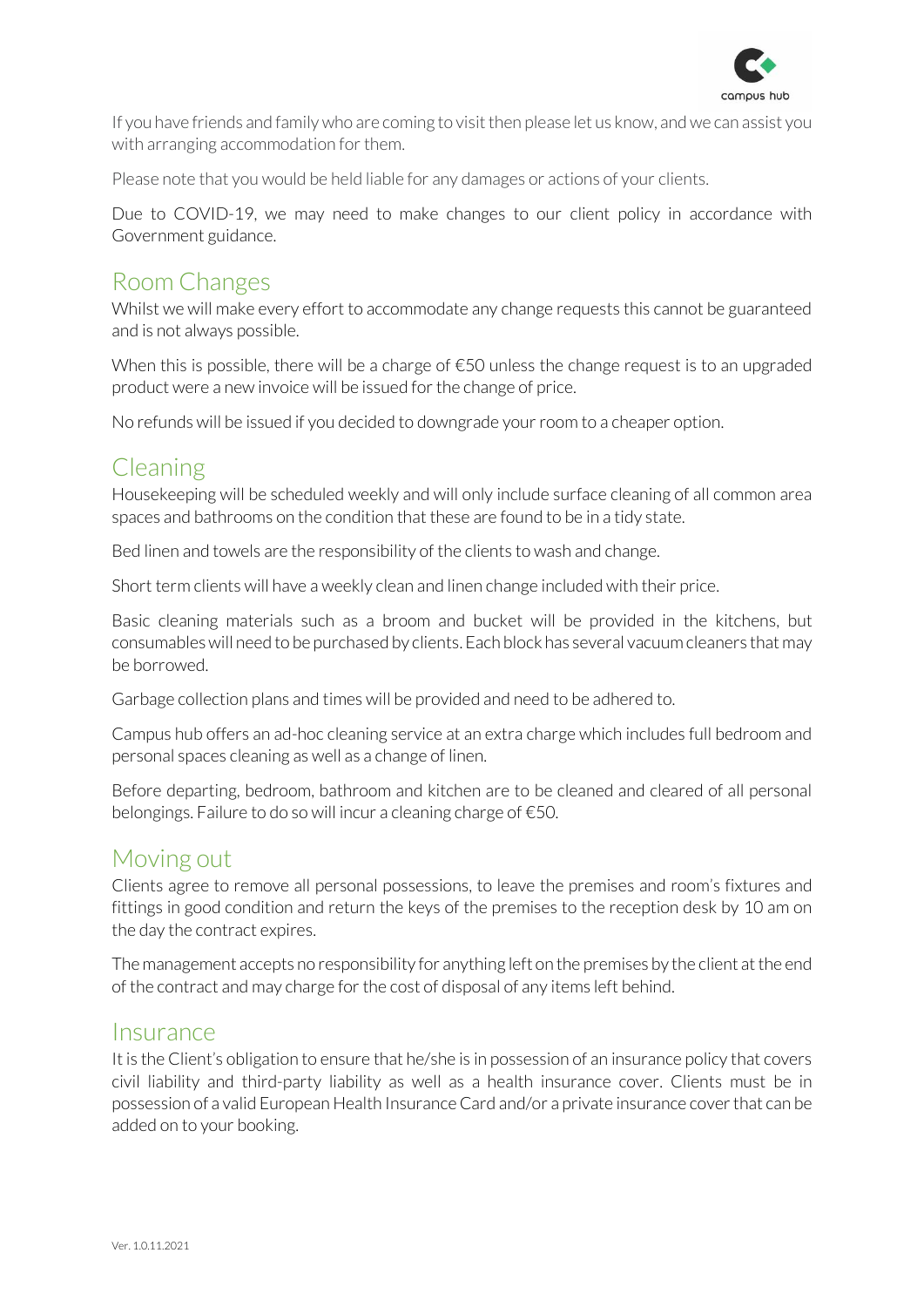

### Access

Clients must allow access to the Campus Hub employees to provide the services detailed in this agreement and to allow the Residence employees, or contractors acting on behalf of the Residence, access at all reasonable hours of the daytime to inspect the condition of the premises or to carry out repairs or other works to the premises or adjoining property.

### Data Protection

Client information provided to Campus Hub will be collected, held, and processed securely to meet its obligations under the purposes stated in data protection registration and the national data protection laws. Campus Hub may disclose appropriate personal data, including sensitive personal data of any specific nature, to relevant parties where there are justifiable reasons to do so and where disclosing such information complies with national privacy laws.

# Photography & Filming

Campus Hub may occasionally arrange to record, photograph, or shoot video footage for its promotional purposes only, both printed and online. Clients who do not wish to participate should indicate this of their own accord in writing to the Customer Experience Team and additionally, state at the time of the recording, photographing or video shooting they do not wish to participate.

It is the client's responsibility to absent themselves from the photograph/video, if clients do not wish to be included in these

# **Liability**

Campus Hub and its staff and representatives will not be liable for loss, damage or injury to persons or property howsoever caused, except where liability is expressly imposed by law.

Campus Hub shall not have any liability to you for any loss, damage, costs, expenses, or other claims for compensation arising from any information or instructions supplied by you which is, or are incomplete, incorrect or inaccurate.

Campus Hub will not be liable if any service contracted to be supplied by Campus Hub becomes impossible to supply for any reason or any cause outside the control of Campus Hub.

# Force Majeure

Campus Hub will not be liable for any failure or delay in performing an obligation under these terms and conditions that is due to any of the following causes (which events and/or circumstances are hereinafter referred to as "Force Majeure"), to the extent beyond its reasonable control: acts of God, accident, riots, war, terrorist act, epidemic, pandemic, quarantine, civil commotion, breakdown of communication facilities, breakdown of web host, breakdown of internet service provider, natural catastrophes, governmental acts or omissions, changes in laws or regulations, national strikes, fire, explosion, generalized lack of availability of raw materials or energy;

For the avoidance of doubt, Force Majeure shall not include (a) financial distress nor the inability of either party to make a profit or avoid a financial loss, (b) changes in the market prices or conditions, or (c) a party's financial inability to perform its obligations hereunder.